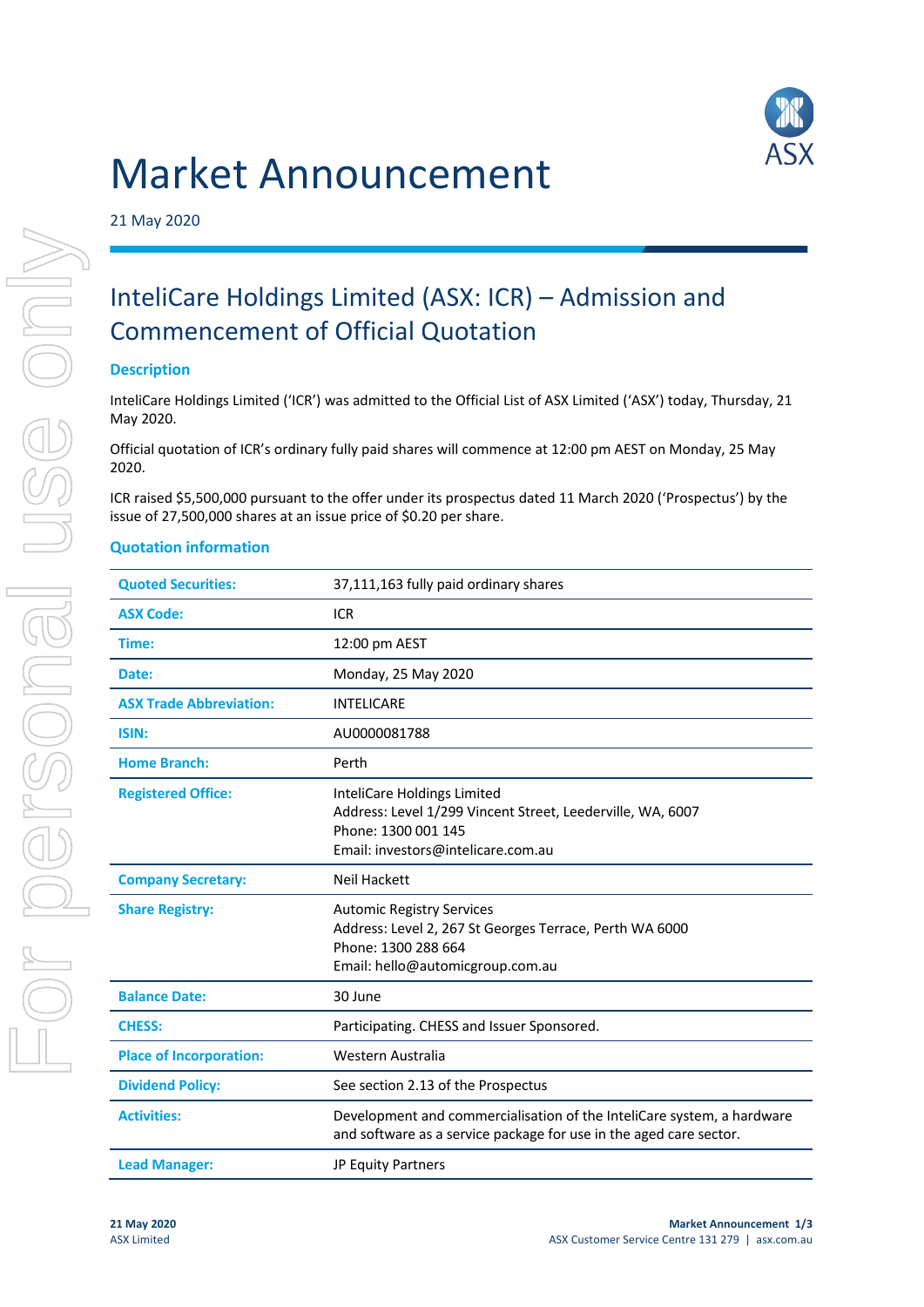

|  | <b>Underwriter:</b>                 | N/A                                                                                                                                                                                                                                        |
|--|-------------------------------------|--------------------------------------------------------------------------------------------------------------------------------------------------------------------------------------------------------------------------------------------|
|  | <b>ASX Restricted Securities:</b>   | 34,086,043 fully paid ordinary shares classified by ASX as restricted<br>securities and to be held in escrow until 25 May 2022, being 24 months<br>from the date of commencement of Official Quotation.                                    |
|  |                                     | 1,672,500 fully paid ordinary shares classified by ASX as restricted<br>securities and to be held in escrow until 13 December 2020, being 12<br>months from the date of issue.                                                             |
|  |                                     | 30,000 fully paid ordinary shares classified by ASX as restricted securities<br>and to be held in escrow until 13 January 2021, being 12 months from the<br>date of issue.                                                                 |
|  |                                     | 937,500 options exercisable at \$0.20 on or before 16 October 2023,<br>classified by ASX as restricted securities and to be held in escrow until 25<br>May 2022, being 24 months from the date of commencement of Official<br>Quotation.   |
|  |                                     | 937,500 options exercisable at \$0.30 on or before 16 October 2023,<br>classified by ASX as restricted securities and to be held in escrow until 25<br>May 2022, being 24 months from the date of commencement of Official<br>Quotation.   |
|  |                                     | 3,000,000 options exercisable at \$0.30 on or before 18 May 2023, classified<br>by ASX as restricted securities and to be held in escrow until 25 May 2022,<br>being 24 months from the date of commencement of Official Quotation.        |
|  |                                     | 1,000,000 options exercisable at \$0.30 on or before 16 October 2024,<br>classified by ASX as restricted securities and to be held in escrow until 25<br>May 2022, being 24 months from the date of commencement of Official<br>Quotation. |
|  |                                     | 1,000,000 options exercisable at \$0.40 on or before 16 October 2024,<br>classified by ASX as restricted securities and to be held in escrow until 25<br>May 2022, being 24 months from the date of commencement of Official<br>Quotation. |
|  |                                     | 203,125 options exercisable at \$0.30 on or before 13 December 2022,<br>classified by ASX as restricted securities and to be held in escrow until 25<br>May 2022, being 24 months from the date of commencement of Official<br>Quotation.  |
|  |                                     | 5,734,375 options exercisable at \$0.30 on or before 13 December 2022,<br>classified by ASX as restricted securities and to be held in escrow until 13<br>December 2020, being 12 months from the date of issue.                           |
|  |                                     | 2,300,000 performance rights, expiring on or before 16 October 2024,<br>classified by ASX as restricted securities and to be held in escrow until 25<br>May 2022, being 24 months from the date of commencement of Official<br>Quotation.  |
|  | <b>Other Securities Not Quoted:</b> | 168,750 options exercisable at \$0.20 on or before 20 February 2024.                                                                                                                                                                       |
|  |                                     | 93,750 options exercisable at \$0.30 on or before 20 February 2024.<br>187,500 options exercisable at \$0.40 on or before 20 February 2024.                                                                                                |
|  |                                     |                                                                                                                                                                                                                                            |